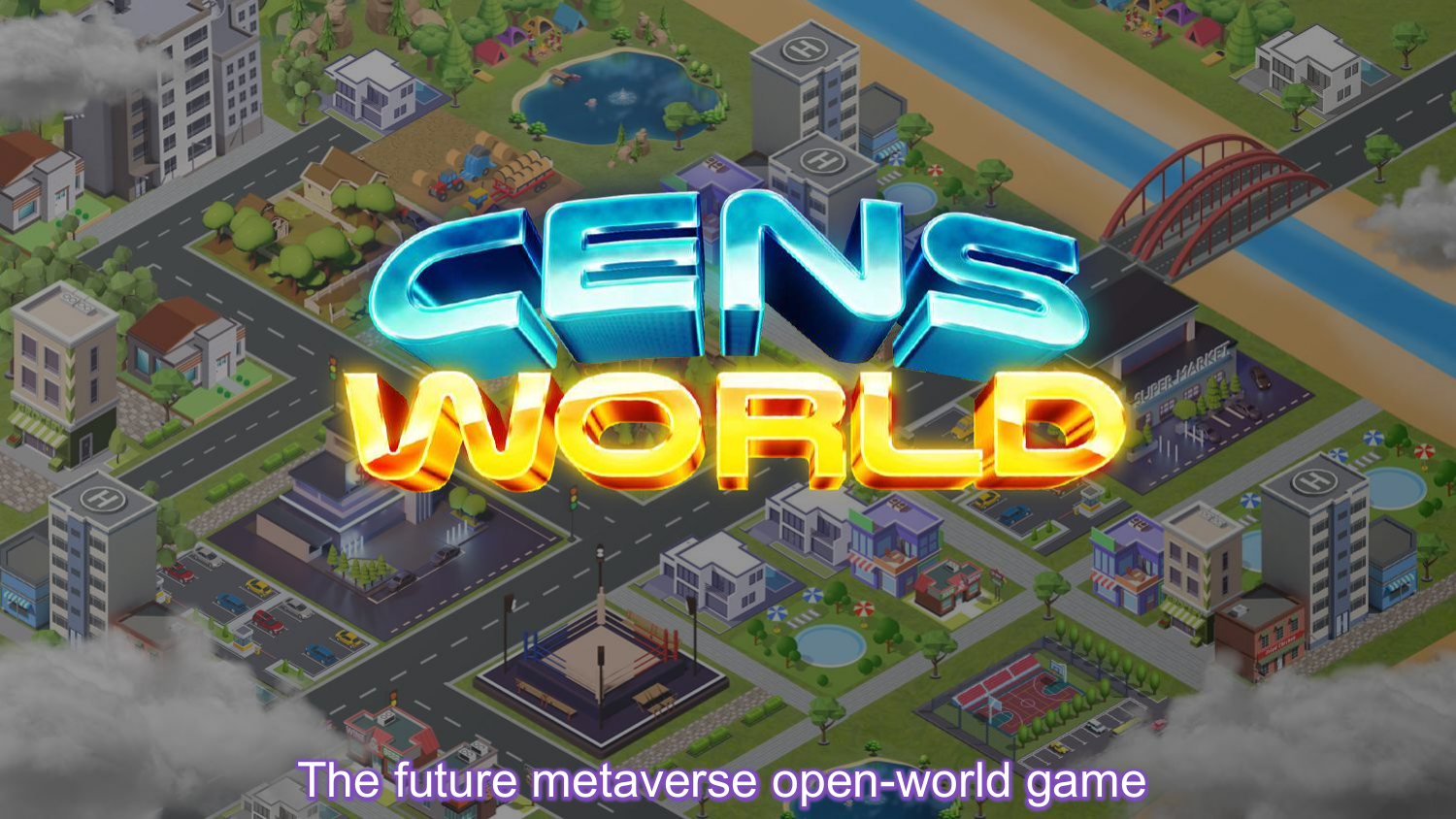## **INTRODUCTION**

Cens World is a Metaverse Blockchain game that completely simulates the real world, with a tightly regulated economy through shopping fees and entertainment fees. The in-game bank system (led by the Central Bank) makes it possible to borrow funds based on owned NFT items without selling them on the Marketplace.



Vision - We build a new world on the internet, a paradise of justice, freedom, and democracy.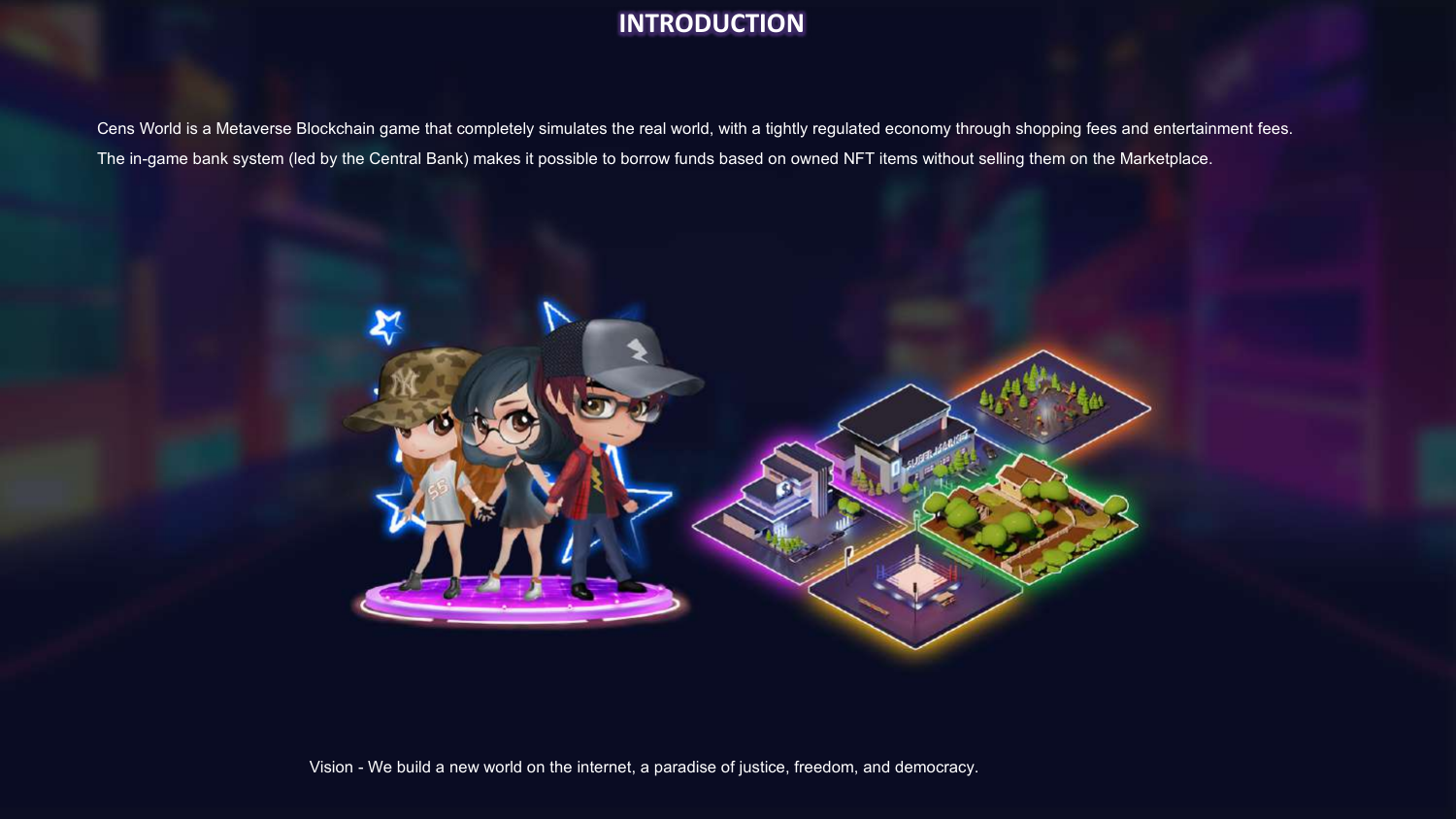### **HOW CENS WORLD ACHIEVE OUR VISION**

CENS WORLD is a 3D fully Metaverse game which utilise advanced technologies to bring the best experiences to players, help them live in the real world, and admire the items they have created or owned most realistically.

CENS WORLD offers a Create-To-Earn (C2E) feature for creative players so that they can create in-game characters with distinctive personalities unfold the deep, rich, and sometimes eerie stories created by the player. CENS WORLD, also known as the Game of the Century, with the slogan "The Future Metaverse Open-World Game" promises to bring you super naturalistic experiences that few games can build.



CENS WORLD create a digital worlds that operate exactly the same way that the existing physical world does. Players enter the metaverse in real-time or game time. Every day, the player will be subjected to random events such as illness, inability to work, or insects destroying the farm. Having such random events in the game will make it more interesting and may help reduce the possibility of inflation.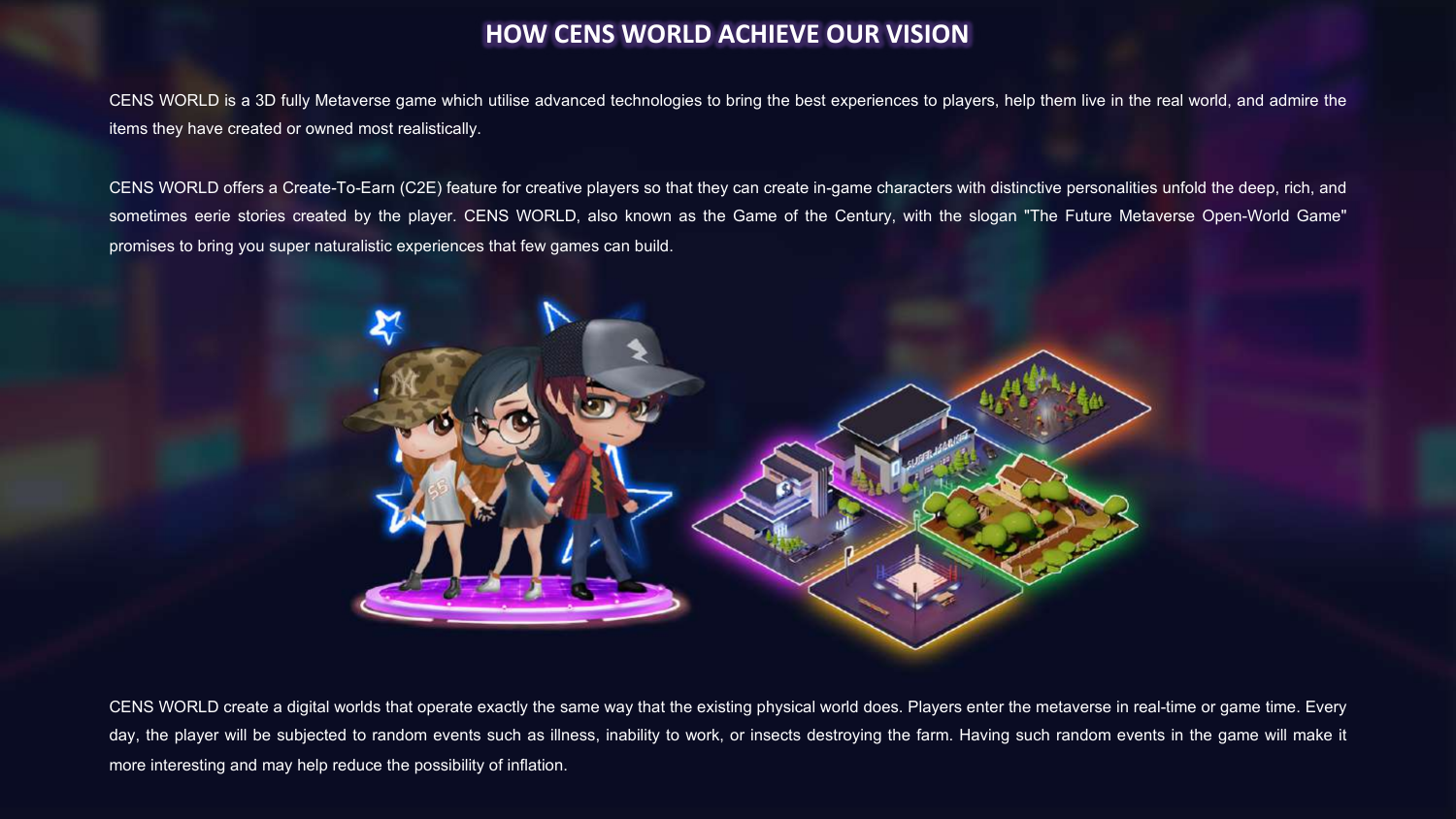# **COMPETITORS**

| <b>Characteristics</b>                      | <b>Cens World</b>    | <b>Wanaka Farm</b> | <b>Farmer's World</b> | Kawaii Islands |
|---------------------------------------------|----------------------|--------------------|-----------------------|----------------|
| Survival                                    | V                    | ٠                  | п.                    | ✓              |
| <b>Central Bank</b>                         | V                    |                    | ٠                     | ٠              |
| Farm                                        | N                    | √                  | √                     | ь              |
| NFT Marketplace 3D                          | $\sqrt{}$            | н.                 | т.                    |                |
| Metaverse real time and game time $\sqrt{}$ |                      |                    |                       | Е              |
| Land                                        | V                    | ✓                  | √                     | √              |
| <b>VR/AR/MR/XR</b>                          | ✓                    | ٠                  | п.                    | ь              |
| Brain-Computer Interfacing (BCI)            | $\blacktriangledown$ | ۰.                 | ×.                    | ٠              |
| Create to Earn                              | M                    |                    | н.                    | ÷              |
| Play to Earn                                | V                    | √                  | √                     | $\checkmark$   |
| Daily life                                  | v                    |                    |                       | E.             |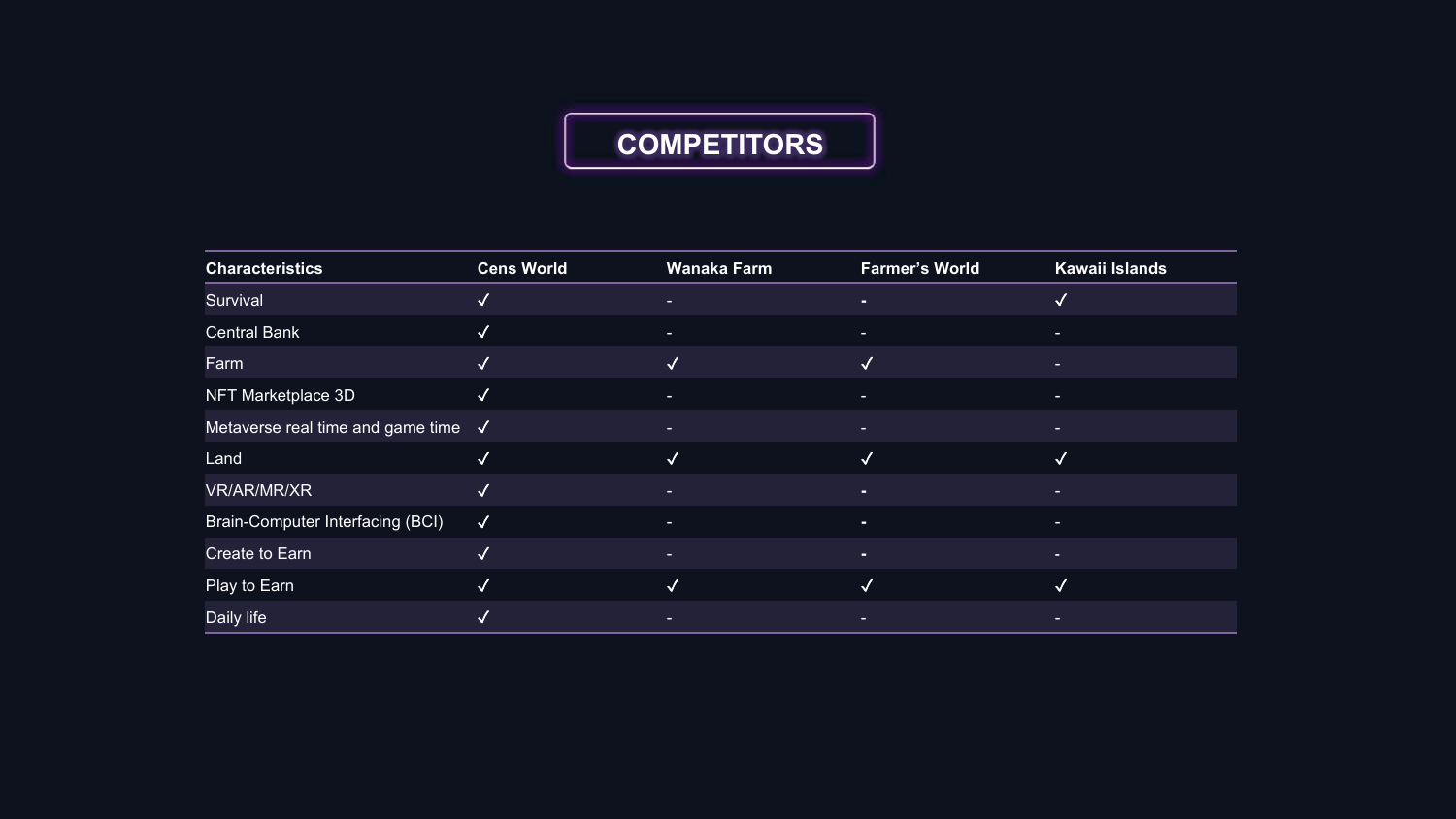The game context is built similar to the surrounding areas, landscape, and swimming pools of all sizes in reality. The character's house is also easily designed; all the rooms and buildings can be moved through many places with a freely adjusted wall height. Players take on the roles of people living in a new world called CENS WORLD (which is a twin brother to Earth with all nations and ethnicities).

Every day, there is a task table for players to increase their earnings in the game. These tasks are for gamers who have time to plow, gamers can hire scholars to play the game. In addition, there are social tasks like marriage missions, etc.



#### **OBJECTS IN THE GAME**

| <b>OBJECTS</b>                               | Overview                                                                                                      |
|----------------------------------------------|---------------------------------------------------------------------------------------------------------------|
| Many CENS held by large investors            | Invest in a large piece of land, build a city, and lend and collect<br>fees on the city itself.               |
| <b>Free Players</b>                          | Do quests, get bonuses, and use part of the bonuses to keep<br>playing.                                       |
| Players pay fees to make a profit            | Invest in the farm, care for, and harvest the farm, thereby<br>making a profit based on the invested capital. |
| Players gain a profit based on the Mini Game | Show off personal skills, collect rare rewards, and NFTs.                                                     |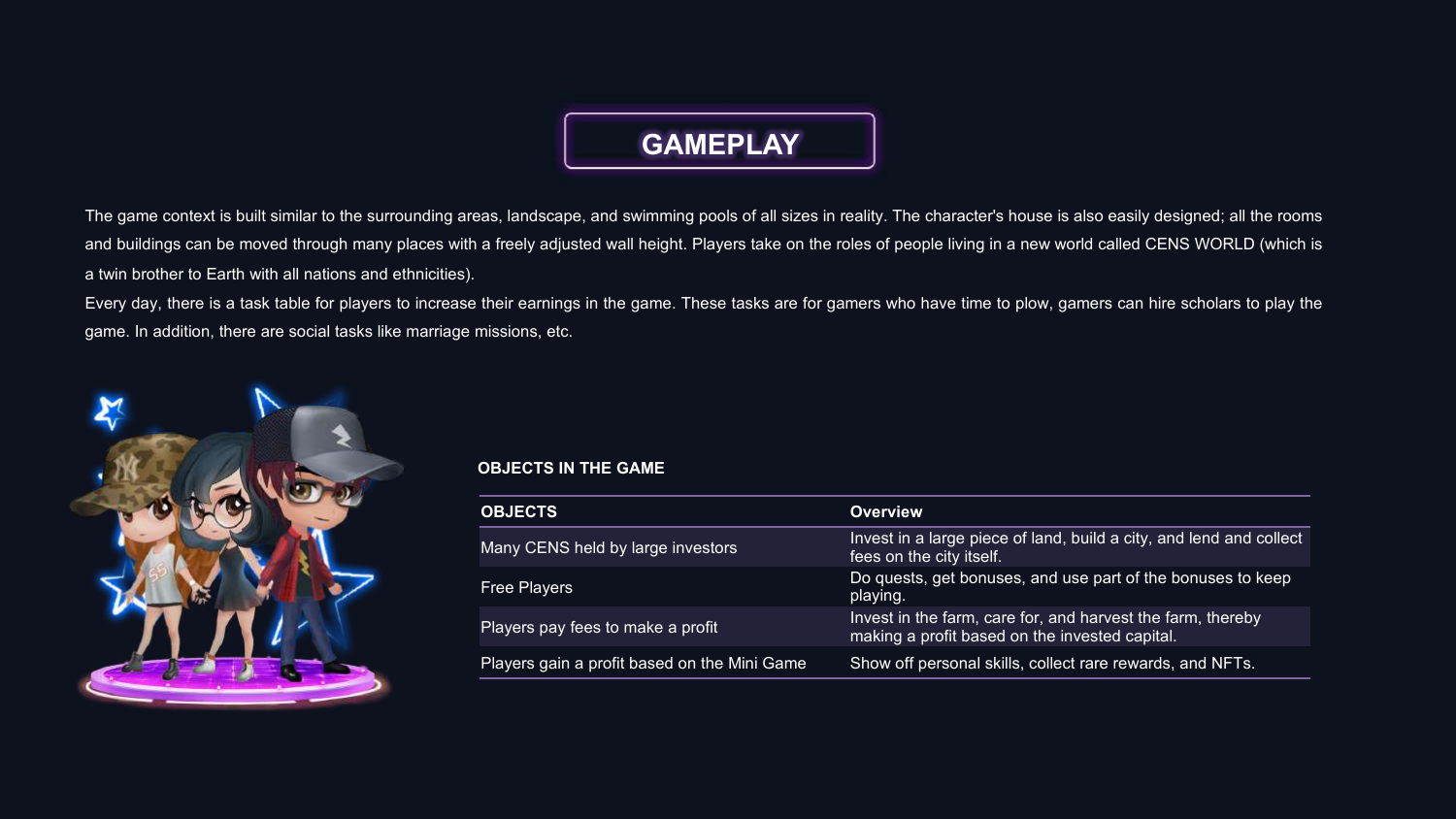

#### **SURVIVAL**

Players need to buy necessities such as food and drinks to survive in the game.

If there is not enough food, water leads to death → Reset experiences and in-game stats + discard all non-NFT items.

If there is not enough food and water, leading to the inability to work  $\rightarrow$  in-game activities will stop until the character is loaded with food.

#### **BANK**

The bank is a special mechanism of Cens World with the function of saving deposits and mortgage loans (Staking + Margin). This will give players more tactics to play the game, especially when the game has a survival mode. The fact that the player splits into a separate Bank will also have a profit to bring back to the reward pool based on the collection of taxes and fees.

The Central Bank is a transaction portal, depositing and withdrawing tokens between inside and outside the game. The Central Bank is also a miniature DEX, converting different currencies into \$CENS and vice versa; this reduces the player's time when moving back and forth between the app and sites like PanCakeswap, which uses 1 inch for token conversion. Of course, the amount in the Margin system will not be transferred out.

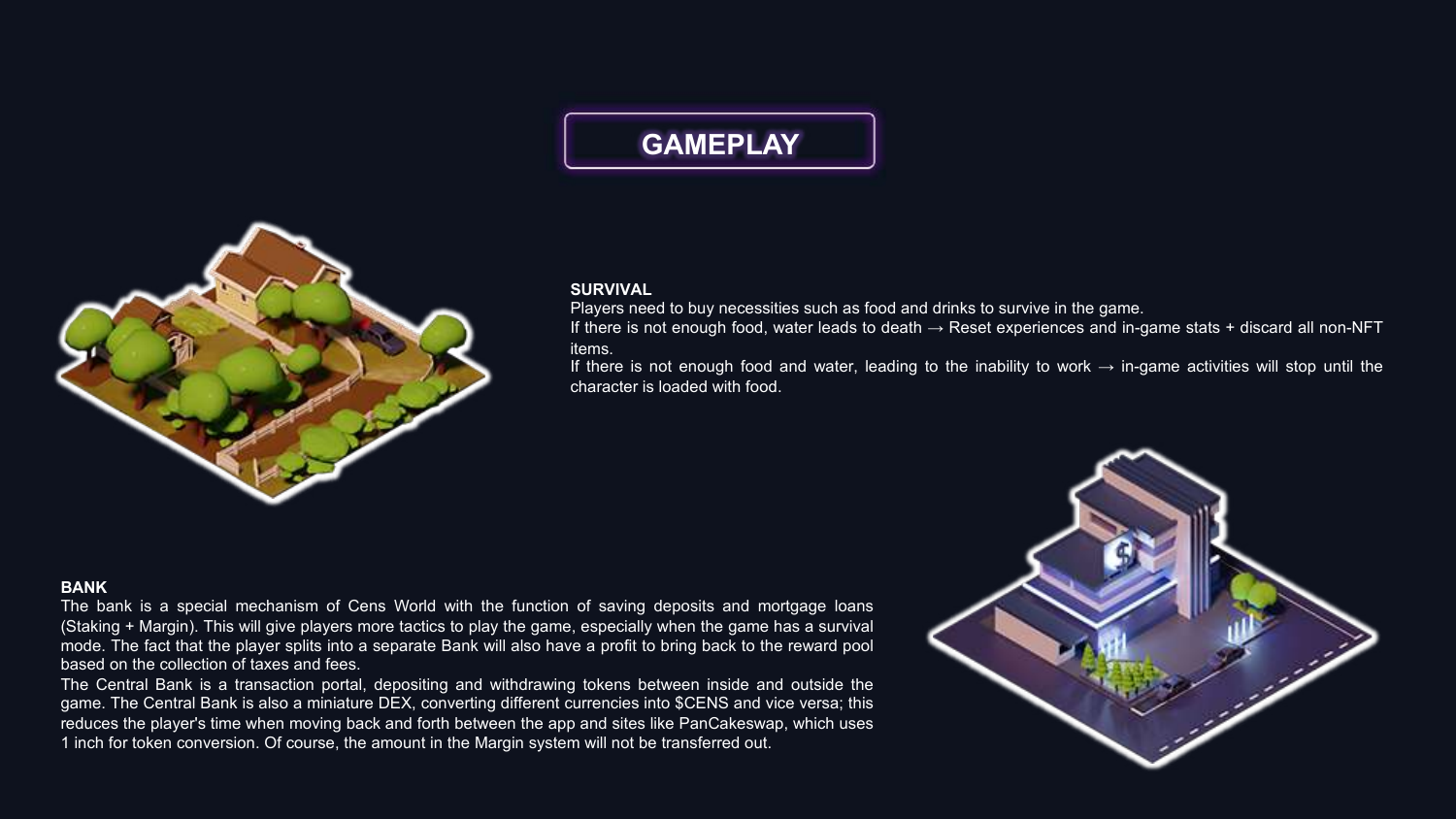

#### **FARM**

Buy and sell NFT land to players with large capital to invest in. Free players or paid players with a lot of time will have the opportunity to create jobs or earnings from working for someone else's farm.

Food is the essential that will be circulated back to be consumed in survival mode, thus preventing inflation in farm mode.

This NFT can be used as a decoration, seedlings, or livestock to help other players build their farms. There is a way to steal food from other people's farms and a protection mechanism (Farmer's World).

#### **NFT MARKETPLACE**

Trade: Instead of buying or selling, players can make offers to exchange their NFT with someone else's NFT (horizontal trade).

Players buy and sell NFTs of partner games and let players show NFTs of other games in their homes as decorations.

Decorate the NFT with costumes entered in beauty contests; enter beauty contests with unique costumes and decorations.

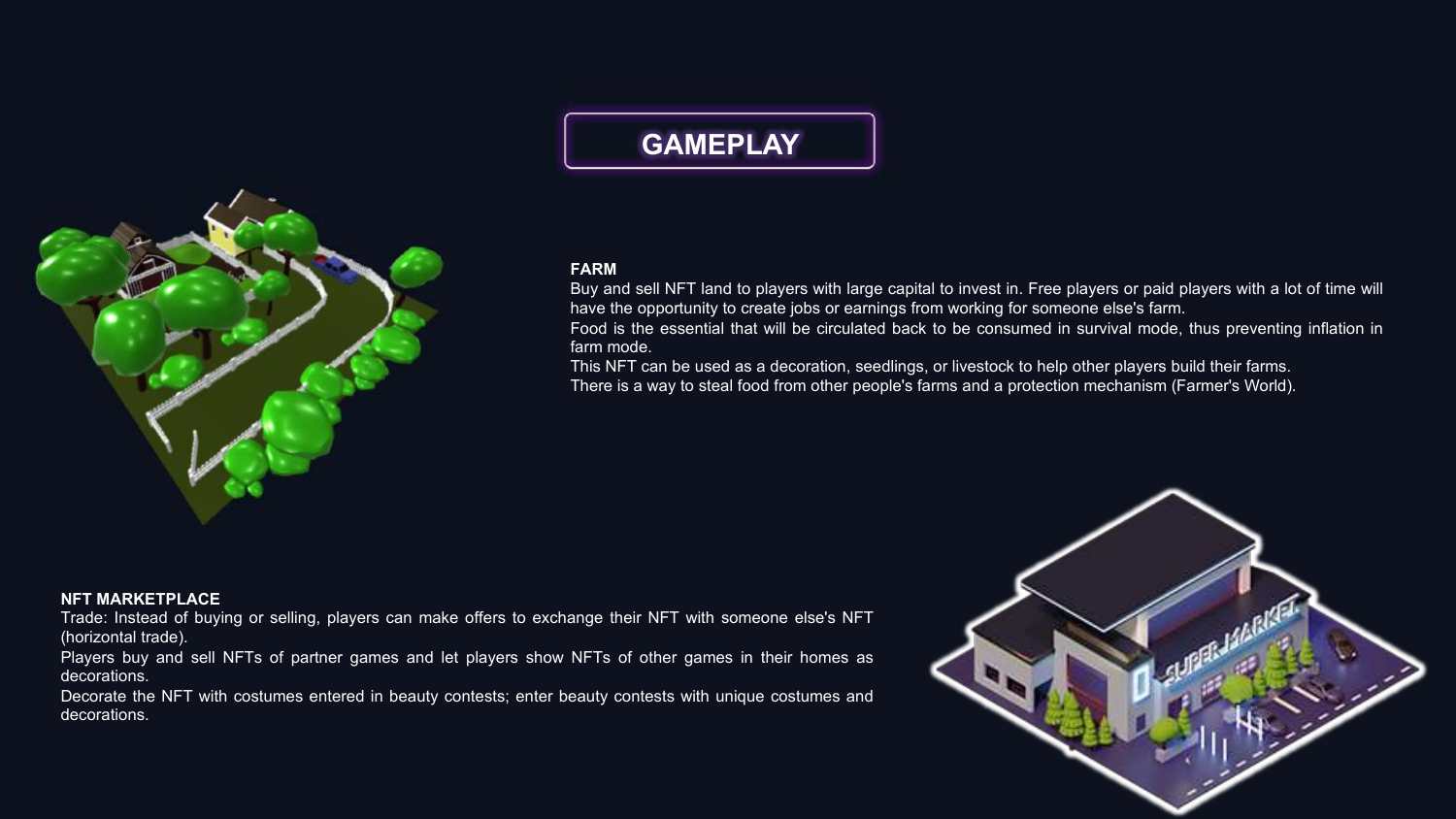

#### **MINI GAMES**

Integrate casual games into the game zone in the Metaverse world of Cens World. There may be a stamina mechanism to prevent players from participating in too many Mini Games. Integrating physical strength and food will help increase the supply in farm mode.

**BATTLE** Built-in costumes to increase combat stats. The leaderboard is divided by season, with different rewards based on the rankings of the players.

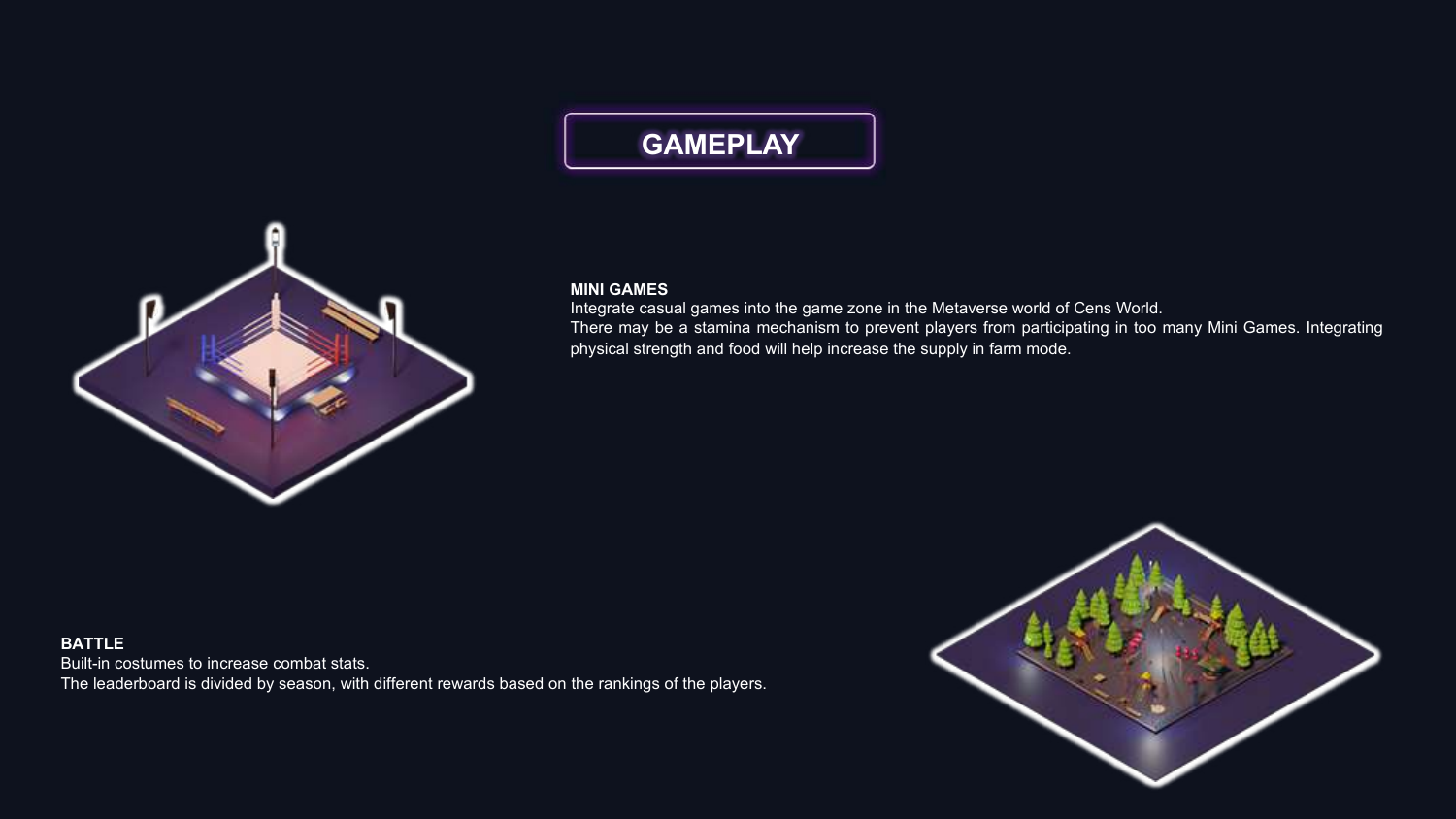| <b>GENS</b>                                                                                | <b>B</b> Dashboard                                                                  | Marketplace                                   |                                                                                  |                                                             | <b>LOGIN</b>                    |
|--------------------------------------------------------------------------------------------|-------------------------------------------------------------------------------------|-----------------------------------------------|----------------------------------------------------------------------------------|-------------------------------------------------------------|---------------------------------|
| 誉<br>Pet                                                                                   | Character                                                                           |                                               |                                                                                  |                                                             |                                 |
| <b>Filter (20)</b>                                                                         | Clear filter                                                                        | 576,567 Pets<br>For sale<br>$\sim$            |                                                                                  |                                                             | Lowest Price $\ \cdot\  \equiv$ |
| General<br>CLASS<br>Chicken<br><b>Cow</b>                                                  | Parts<br>Stats<br>$\vee$ 8 Pig<br>Sheep                                             | #54744898<br>Cens #5647889<br>Breed count: 45 | Clear<br><b>&amp;</b> Babylonia<br>& Bubblemaker                                 | <b>Risky Fish</b><br><b>Goldfish</b><br>Navaga              | @0.04<br>\$345                  |
| STACE<br>Egg                                                                               | Adult                                                                               | #54744898<br>Cens #5647889<br>Breed count: 45 | <b>&amp; Clear</b><br><b>Bubblemaker</b><br>& Babylonia                          | Risky Fish<br>Goldfish<br>Navaga                            | @0.04<br>\$345                  |
| <b>BREED COUNT</b><br>$\Omega$<br><b>MYSTIC</b><br>$\overline{2}$<br>Any<br>$\blacksquare$ | 5<br>$\overline{\mathcal{L}}$<br>$\mathbf 5$<br>$\mathbf{B}$<br>$\overline{4}$<br>6 | #54744898<br>Cens #5647889<br>Breed count: 45 | Clear<br><b>Risky Fish</b><br><b>&amp;</b> Bubblemaker<br><b>&amp;</b> Babylonia | <b>&amp;</b> Goldfish<br>Nevaga                             | @0.04<br>\$345                  |
| <b>FURENESS</b><br>$\mathbf{c}$<br>$-1$<br>Any                                             | $-5$<br>$\mathbf{a}$<br>$\overline{4}$<br>- 6                                       | #54744898<br>Cens #5647889<br>Bread count: 45 | <b>Clear</b><br><b>Bubblemaker</b><br><b>&amp;</b> Bebylonia                     | <b>Risky Fish</b><br><b>Goldfish</b><br>Navaga              | 0.04<br>\$345                   |
| <b>OTHER</b><br><b>MEO</b><br>Origin                                                       | MED II                                                                              | #54744898<br>Cens #5647889<br>Breed count: 45 | Clear<br><b>Bubblemaker</b><br><b>&amp;</b> Babylonia                            | <b>Risky Fish</b><br><b>&amp;</b> Goldfish<br><b>Navaga</b> | @0.04<br>\$345                  |
|                                                                                            |                                                                                     |                                               | $\leftarrow$<br>Page 1                                                           | of 2567<br>$\rightarrow$                                    |                                 |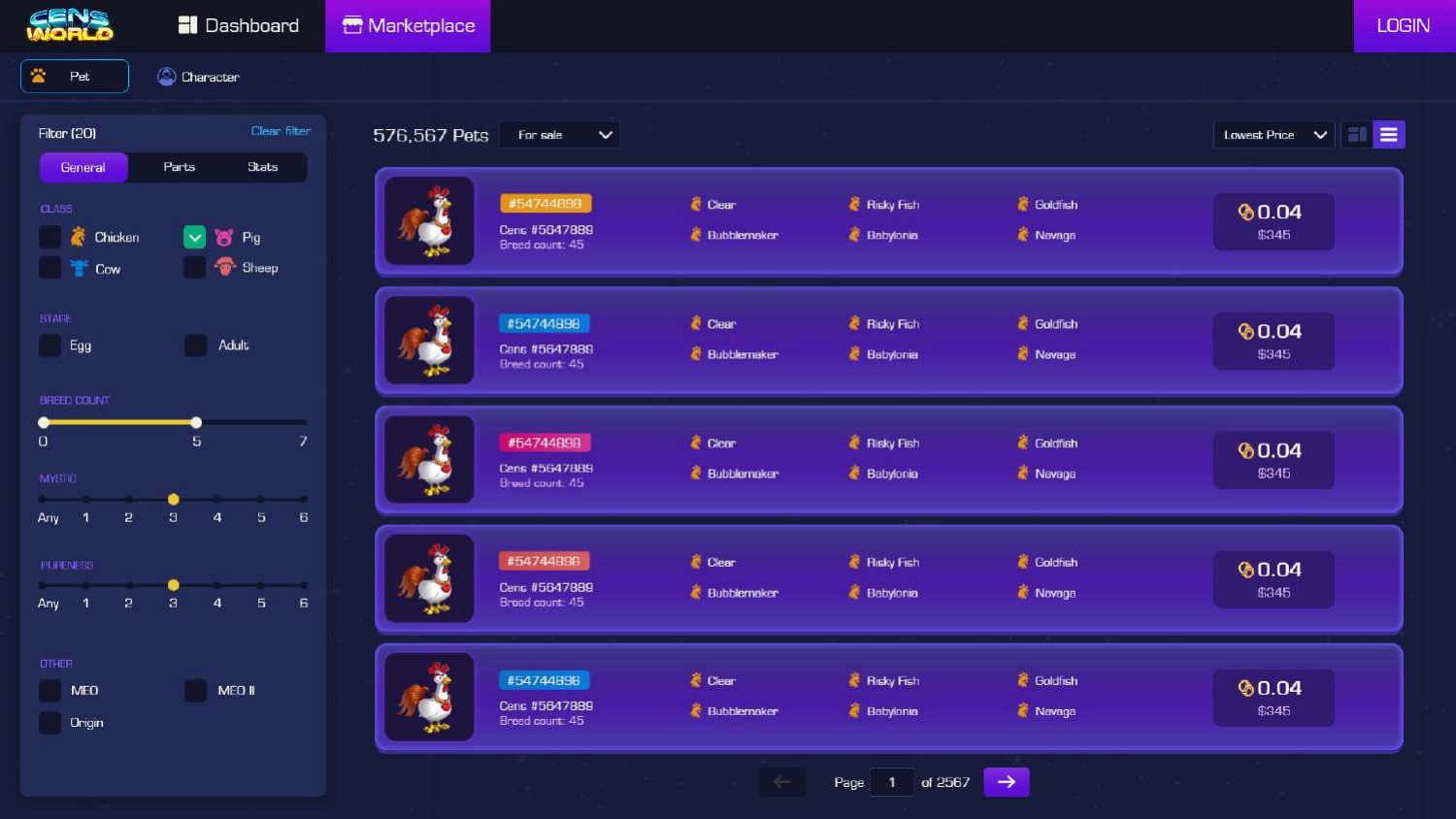# **TOKENOMICS**

- **❖** Token name: Century Token<br>❖ Ticker : CENS
- 
- 
- **\*** Standard : BEP-20<br>**\*** Platform: Binance Smart Chain
- v Total supply: 500,000,000 \$CENS
- v Initial Market Cap: \$603.000

| <b>Allocation Details</b> | <b>AMOUNT</b><br>(RDR) | <b>SUPPLY</b> | <b>PRICE</b> | <b>TGE UNLOCK</b> | <b>FUND RAISE VALUATION</b><br>(USD) | (USD)        | <b>LOCKING SCHEDULE</b>                                        |
|---------------------------|------------------------|---------------|--------------|-------------------|--------------------------------------|--------------|----------------------------------------------------------------|
| Seed Round                | 25.000.000             | 5%            | \$0,03       | 2.250.000         | \$750,000                            | \$15,000,000 | 9% at TGE, 60 days cliff, monthly unlocked 7% in 13 months.    |
| <b>Private Sale</b>       | 50.000.000             | 10%           | \$0,04       | 4.500.000         | \$2,000,000                          | \$20,000,000 | 9% at TGE, 60 days cliff, monthly unlocked 7% in 13 months.    |
| <b>Public Sale</b>        | 10.000.000             | 2%            | \$0,06       | 3.300.000         | \$600,000                            | \$30,000,000 | 33% at TGE, 30 days cliff, monthly unlocked 33.5% in 2 months. |
| Play to Earn              | 105.000.000 21%        |               |              |                   |                                      |              | 30 days cliff, monthly unlocked 4% in 25 months.               |
| <b>Staking Rewards</b>    | 95.000.000             | 19%           |              |                   |                                      |              | 7 days cliff, monthly unlocked 4% in 25 months.                |
| Ecosystem Fund            | 35.000.000             | $7\%$         |              |                   |                                      |              | 30 days cliff, monthly unlocked 4% in 25 months.               |
| Team                      | 80.000.000             | 16%           |              |                   |                                      |              | 6 months cliff, monthly unlocked 4% in 25 months.              |
| Partners & Advisors       | 25.000.000             | 5%            |              |                   |                                      |              | 6 months cliff, monthly unlocked 4% in 25 months.              |
| <b>Marketing</b>          | 60.000.000             | 12%           |              |                   |                                      |              | quarterly unlocked 10% in 10 quarters.                         |
| Liquidity                 | 15.000.000             | 3%            |              |                   |                                      |              | 50% at TGE, 30 days cliff, monthly unlocked 2% in 25 months.   |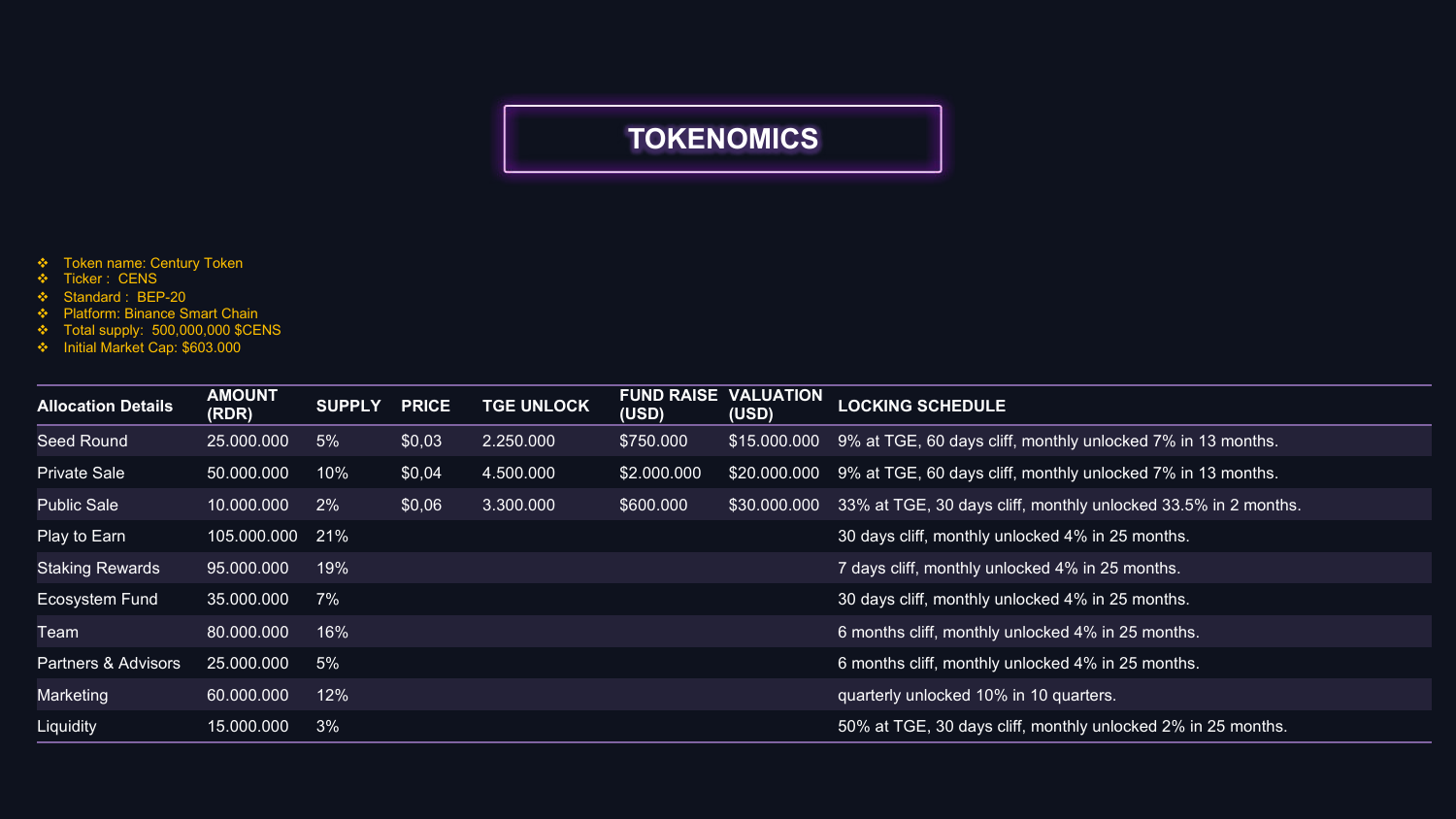# **UTILITY OF CENS TOKEN**



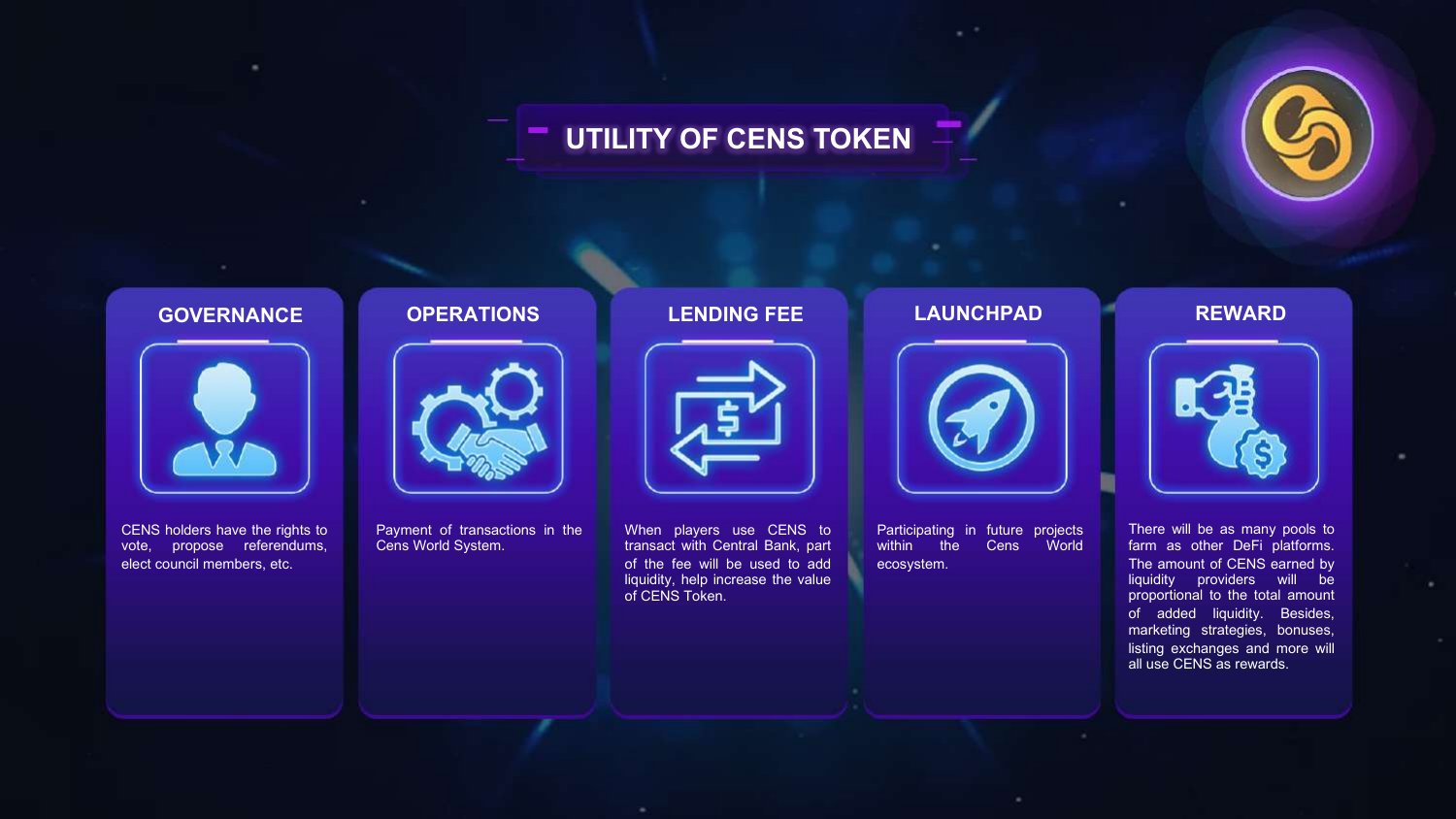## **REVENUE STREAMS**

### Points scored



NFT & Lands: CENS WORLD sell NFTs and Lands for pay-to-earn players. Lending: NFTs Lending profit. Marketplace fees: peer-to-peer NFTs marketplace fees. In-game Transaction fees: shopping (food to survive, clothes, house…) fees. Gaming commission: Mini-Game, PvP, Tournaments commission fees.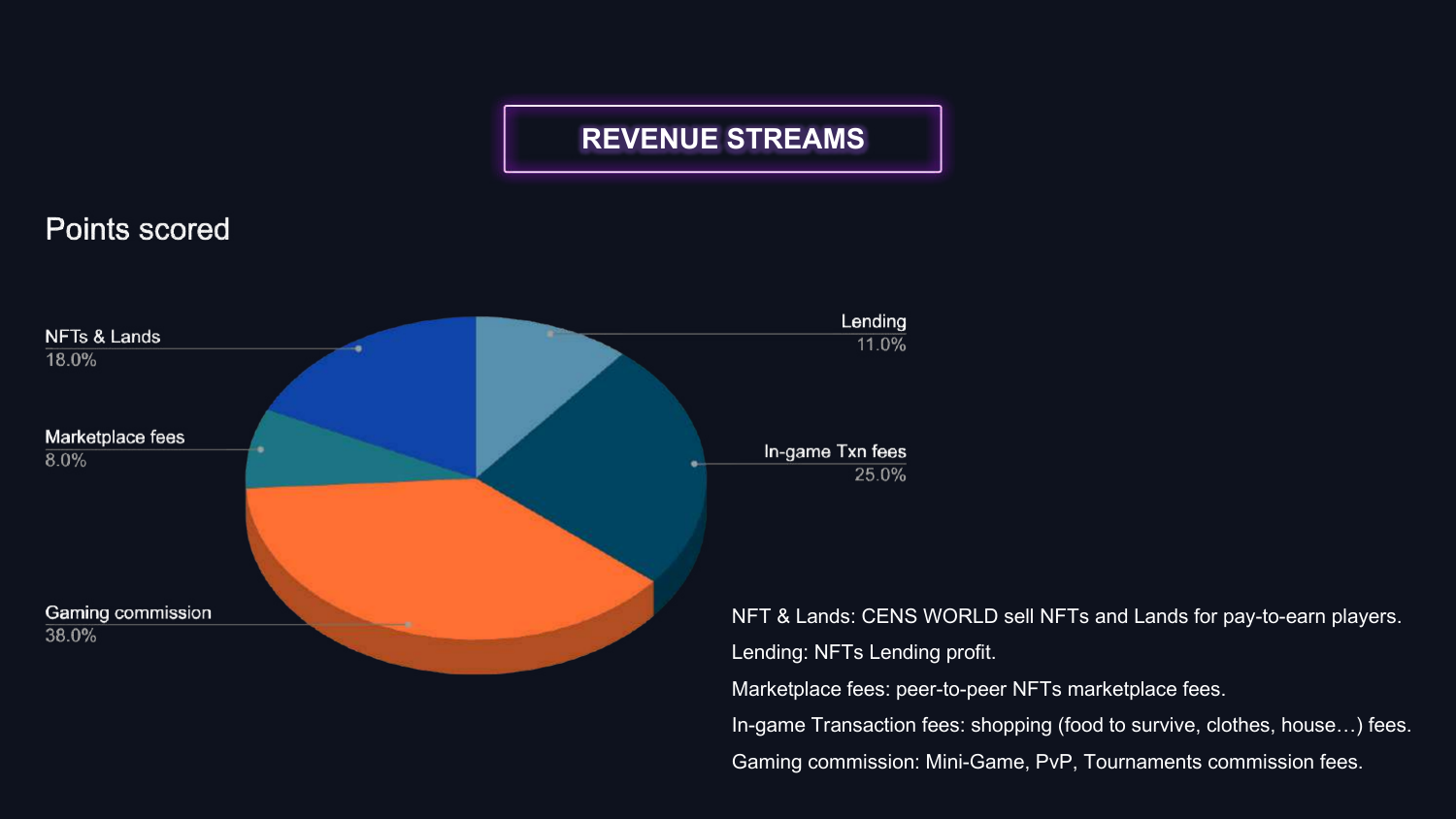# **TEAM**



Anh Le Founder/CEO

10 years of experience in PM, Marketing & Sale in domestic technology projects. Over 7 years of experience in designing VR/AR smart glasses.



7 years of experience in working software development, AI, Machine Learning, Blockchain. Hung Duong Co-Founder/CIO



More than 5 years working with foreign funds. More than 7 years working with Sales and



Trang Vu Quynh  $\check{\ }$ CMO

Miss Bravery & Top 10 Miss Universe Vietnam 2019 with a passion to bring Vietnam's Fintech initiatives to the world.



4 years of experience in Community Manager. Luccy Community Manager



### Ngan Tran Public Relations Officer

Over 12 years in the field of media and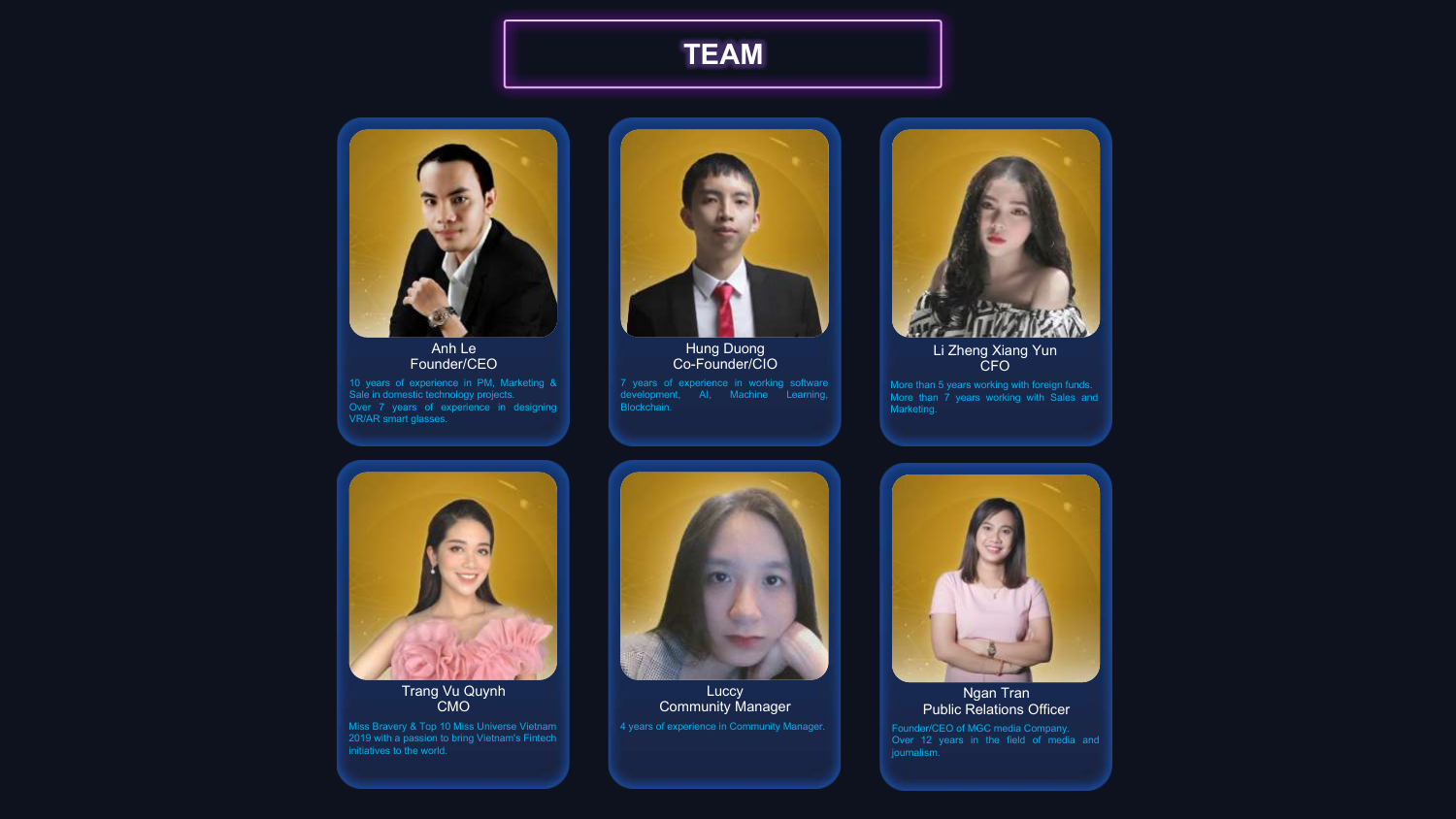## **TEAM**



Ha Le Manh Chief Gaming Officer

10+ years of managing and operating 2D and 3D games development. Joined the bullet strike battlegrounds game in 2016. Since 2016 participated in many other large and small online game projects.



10+ years of experience web app, mobile app, games and blockchain products. Vu Phan **CTO** 



web/mobile/desktop, games as well as blockchain development. Brian Dhang Blockchain Team Leader



2 years of experience in Community, Marketing Sujata Gupta **Community** 



Firman Siburian Community



Phu Hoang **HRM** 



Game Artist Leader

5 Years of experience in graphic design for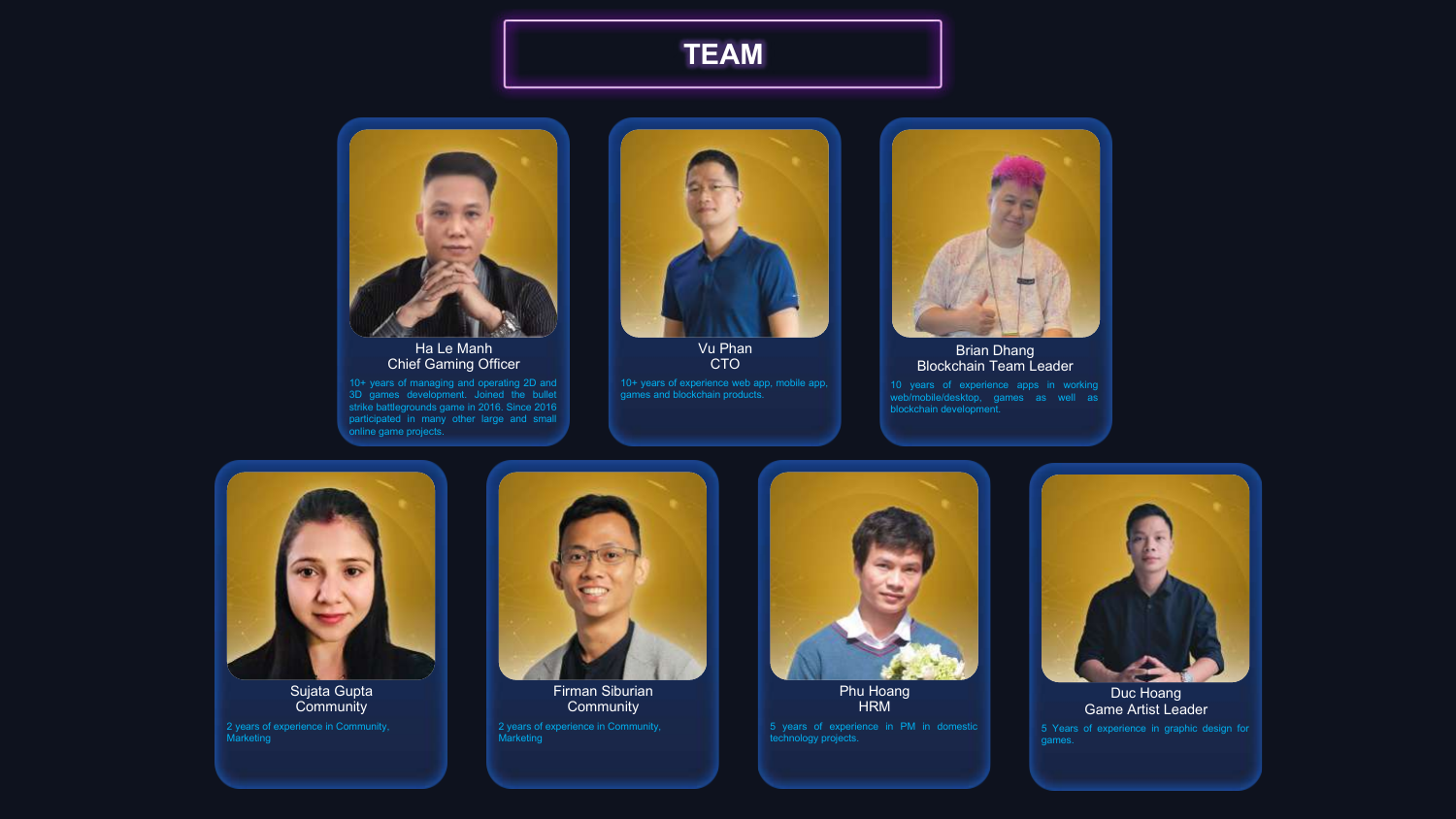# **ADVISORS**



Jon Ren Strategic Advisor

Ex-managing partner of VC. Lead Marketer for Step Finance.



Thanh Hoang Mau Legal Advisor

Head of Phu Thanh Law Office. Member of International Relations Department - Hanoi Bar Association. Member of the Board of Legal Development and Dissemination- Hanoi Bar Association.



Vice President Of Operational Technology at Many years experience in fundraising. Jonatan Hindsgaul Investment Advisor



Hieu Le Management Advisor

Chairman & CEO at SEATECH Viet Nam and Former Vice President at Young Business People Association of Vietnam.



Nam Le AI and Blockchain Advisor

PhD at Natural Computing Research & Applications Group, University College Dublin, Ireland



Hai Le Financial Advisor

10 years of experience in working in the banking and Fintech.